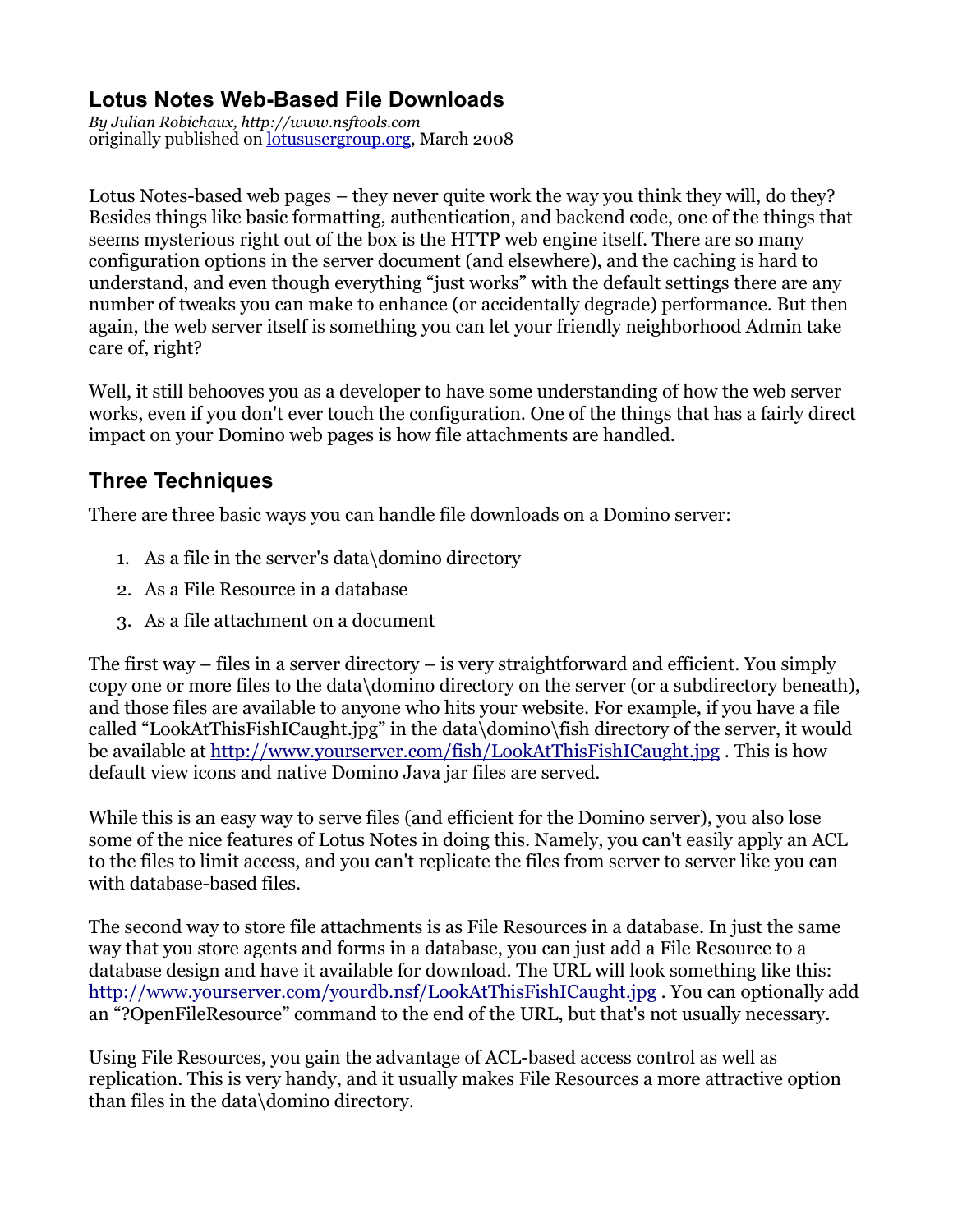The third way is to attach a file to a document, either in a rich text field (from the Notes client) or on the document itself (from a web file upload). Both of these ways are useful in situations where you want to take advantage of Notes database ACL and replication capabilities and also allow some amount of user (or at least non-Designer) control over adding/updating/deleting the files.

## **Compression and Decompression**

So what does all this have to do with the Domino web server? Well, while these different techniques for storing file attachments have varying degrees of convenience for you [the Notes developer], they also have varying degrees of convenience for your Domino server. Caching is a factor to some degree with smaller files (and would be a great topic of discussion for one of our resident Admins), and so is compression.

The first two methods we discussed above – files in a server directory and File Resources – are very efficient ways for a Domino server to download files. The server grabs a file several bytes at a time and sends those bytes down the wire. Piece of cake.

File attachments on a document can be a little different, though. By default, when you attach a file to a rich text field it gets compressed as it's stored on the document. This makes for a much more efficient way to store the file (because it takes up less space), but it's actually a much LESS efficient way if a Domino server has to serve the file as a download. This is because the server has to *decompress* the entire file before the file can be downloaded.

If you think about this for a moment, it might make sense to you why this is true. When the file is downloaded, it is sent several bytes at a time. However, when an attachment on a document is stored in a compressed state, if the server sends down the bytes as-is then the browser/client that receives the download won't be able to do anything with the file when it receives the entire thing: it'll be a compressed file. Furthermore, the compression algorithm requires the server to decompress the ENTIRE file in order to get the decompressed bytes to download, so it can't do a streaming decompression to get the bytes as it goes. The whole file has to be converted back to it's "normal" form first.

In any case, the whole decompression process doesn't have much impact if your files are small (in fact, small files aren't usually even compressed by Notes in the first place), but if your server is serving up 50 MB Word documents and large PDFs, the decompression process can make a huge difference in download speeds.

To avoid this problem, you can simply deselect the "Compress" option at the time you attach a file. It's a checkbox just under the "Create" button when you select a file attachment, and it's checked by default. Two inconvenient things about this: (1) if you attach a file programmatically or via drag-and-drop you don't have the option to not compress it, and (2) there's no way to do this automatically on all docs in a database, you have to do it doc by doc, attachment by attachment.

While I wouldn't recommend manually going through and changing ALL of your file attachments to remove compression (unless you have a strong need to), it can help with the large file downloads, especially if they're accessed frequently. It can also allow for something